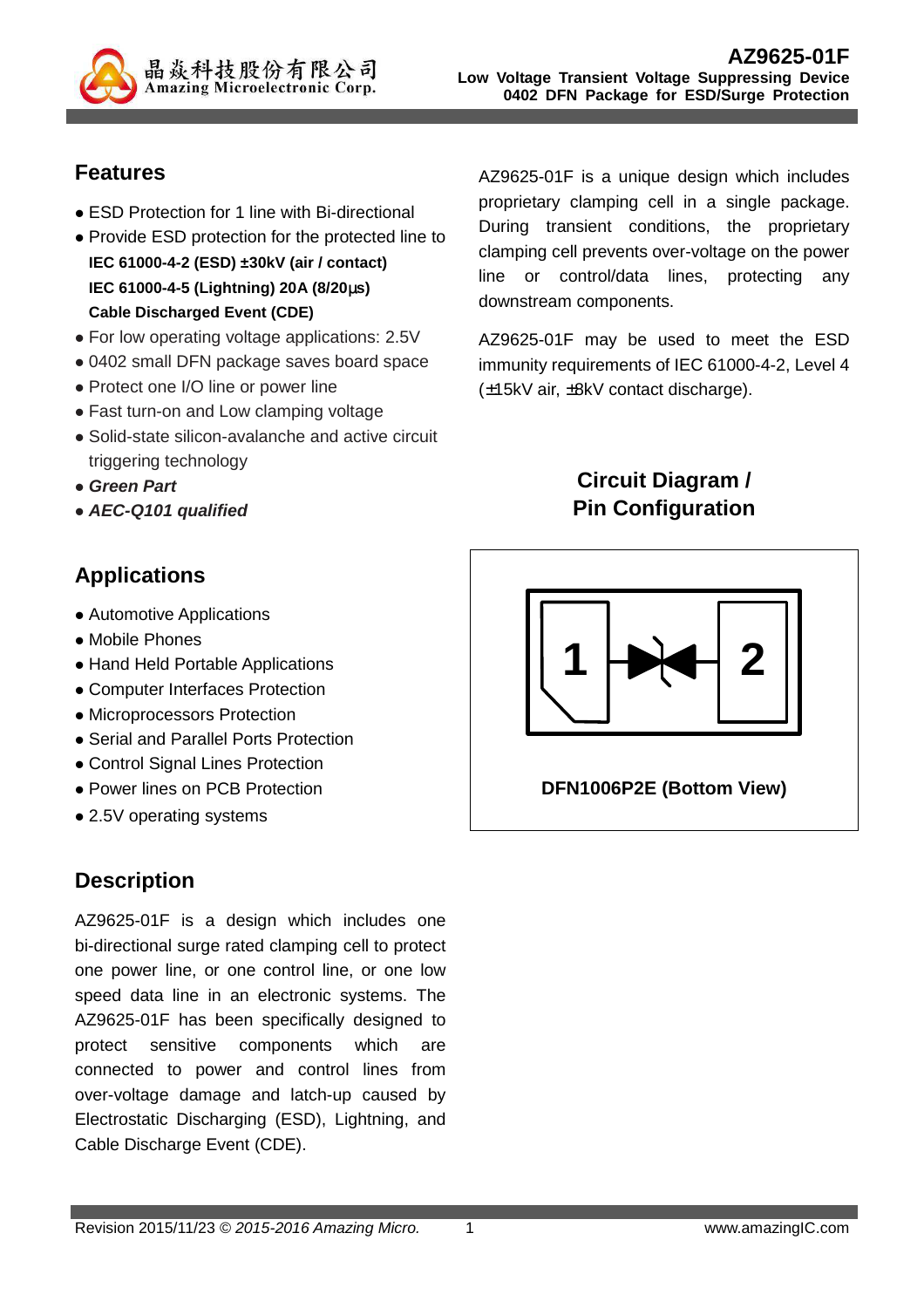

#### **SPECIFICATION**

| <b>ABSOLUTE MAXIMUM RATINGS</b>         |                                |                 |              |
|-----------------------------------------|--------------------------------|-----------------|--------------|
| <b>PARAMETER</b>                        | <b>SYMBOL</b>                  | <b>RATING</b>   | <b>UNITS</b> |
| Peak Pulse Current ( $tp = 8/20\mu s$ ) | <b>I</b> <sub>PP</sub>         | 20              | A            |
| <b>Operating Supply Voltage</b>         | $V_{DC}$                       | $\pm 2.8$       |              |
| ESD per IEC 61000-4-2 (Air)<br>±30      |                                |                 | kV           |
| ESD per IEC 61000-4-2 (Contact)         | V <sub>ESD</sub><br>±30        |                 |              |
| <b>Lead Soldering Temperature</b>       | ${\mathsf T}_{\text{\rm SOL}}$ | 260 (10 sec.)   | $\rm ^{o}C$  |
| <b>Operating Temperature</b>            | $T_{OP}$                       | $-55$ to $+125$ | $\rm ^{o}C$  |
| Storage Temperature                     | ${\mathsf T}_{\text{STO}}$     | $-55$ to $+150$ | $\rm ^{o}C$  |

| <b>ELECTRICAL CHARACTERISTICS</b>               |                      |                                                                  |             |                |                |              |
|-------------------------------------------------|----------------------|------------------------------------------------------------------|-------------|----------------|----------------|--------------|
| <b>PARAMETER</b>                                | <b>SYMBOL</b>        | <b>CONDITIONS</b>                                                | <b>MINI</b> | <b>TYP</b>     | <b>MAX</b>     | <b>UNITS</b> |
| <b>Reverse Stand-Off</b><br>Voltage             | $V_{RWM}$            | $T = 25^{\circ}C$                                                | $-2.5$      |                | 2.5            | $\vee$       |
| Reverse Leakage<br>Current                      | $I_{\text{Leak}}$    | $V_{RWM} = \pm 2.5V$ , T= 25°C.                                  |             |                | $\overline{2}$ | μA           |
| Reverse Breakdown<br>Voltage                    | $V_{BV}$             | $I_{\text{BV}} = 1 \text{mA}$ , T= 25 <sup>o</sup> C.            | 3.5         |                |                | $\vee$       |
| Surge Clamping<br>Voltage                       | V CL-surge           | $I_{PP} = 5A$ , tp = 8/20 $\mu$ s, T= 25 <sup>o</sup> C.         |             | 4.3            |                | $\vee$       |
|                                                 |                      | $I_{PP}$ = 20A, tp = 8/20 $\mu$ s, T= 25 <sup>o</sup> C.         |             | $\overline{7}$ |                |              |
| <b>ESD Clamping</b><br>Voltage (Note 1)         | $V_{\text{clamp}}$   | IEC 61000-4-2 +8kV ( $I_{TLP}$ = 16A),<br>Contact mode, T= 25°C. |             | 5              |                | $\vee$       |
| <b>ESD Dynamic</b><br><b>Turn-on Resistance</b> | $R_{\text{dynamic}}$ | IEC 61000-4-2 0~+8kV, Contact<br>mode, $T = 25^{\circ}C$ .       |             | 0.07           |                | Ω            |
| Channel Input<br>Capacitance                    | $C_{IN}$             | $V_R = 0V$ , f = 1MHz, T=25 °C.                                  |             | 63             | 75             | рF           |

Note 1: ESD Clamping Voltage was measured by Transmission Line Pulsing (TLP) System.

TLP conditions:  $Z_0 = 50\Omega$ ,  $t_p = 100$ ns,  $t_r = 1$ ns.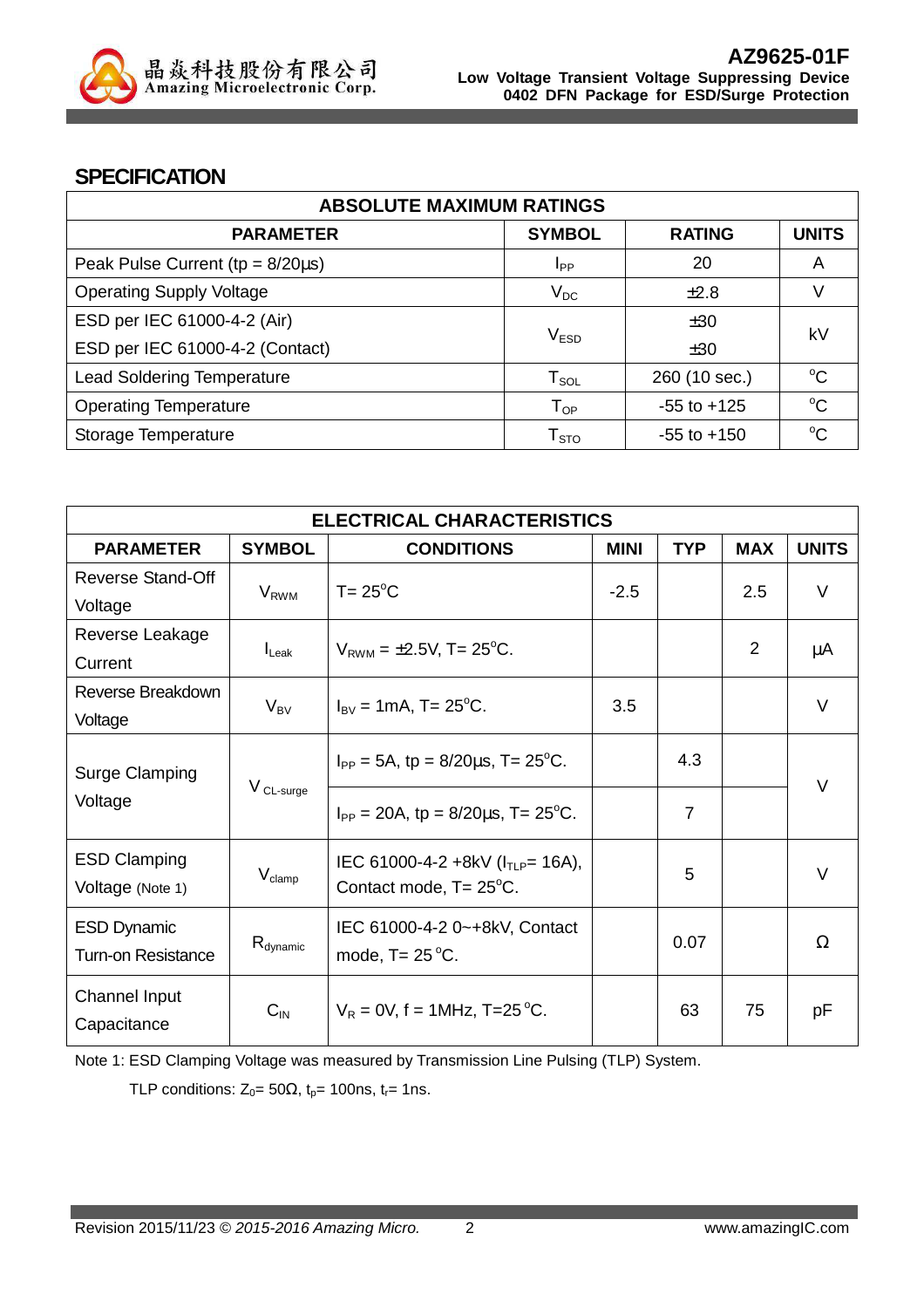

# **Typical Characteristics**





**Transmission Line Pulsing (TLP) Measurement**

**Typical Variation of C<sub>IN</sub> vs. V<sub>IN</sub>** 

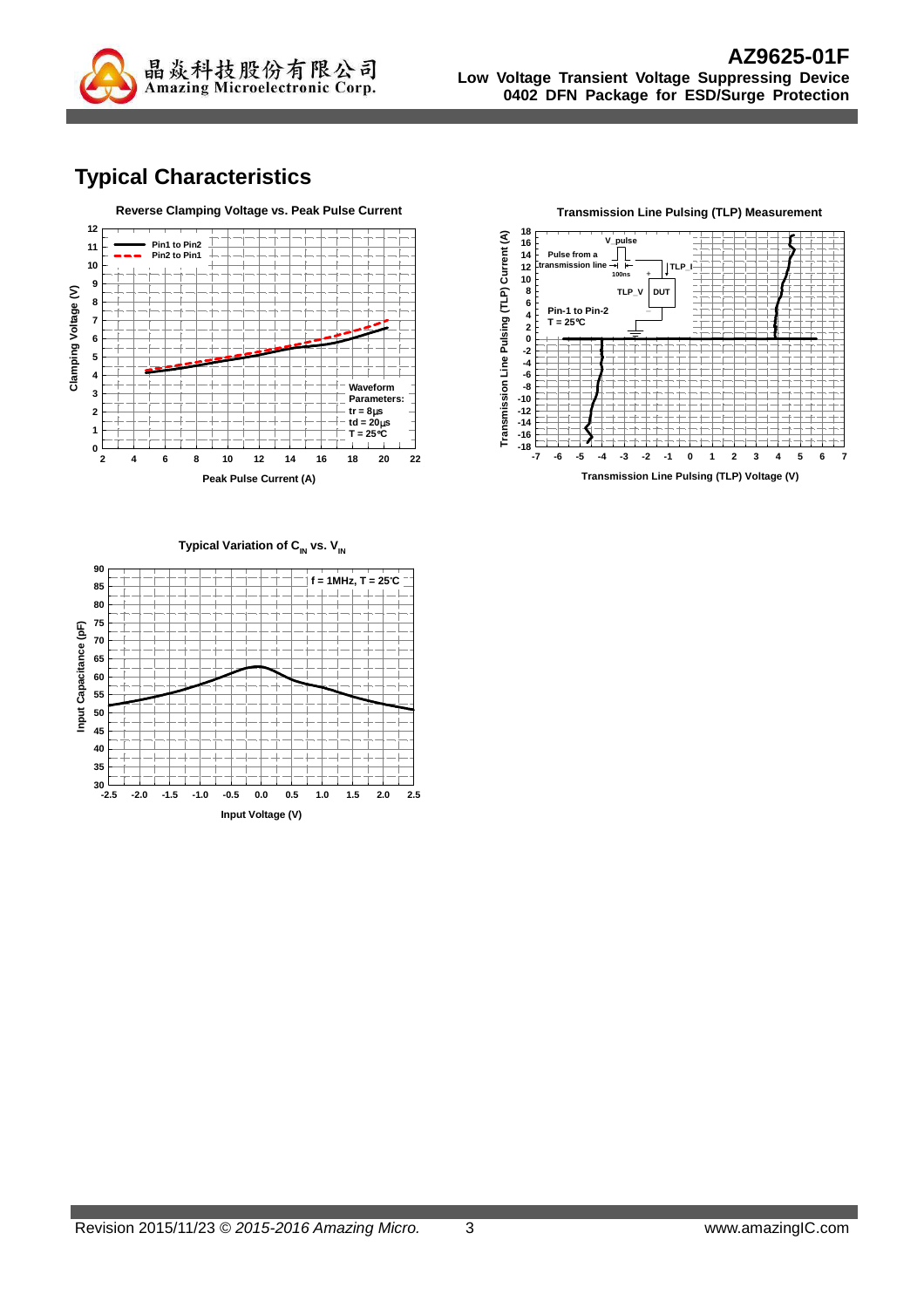

## **Applications Information**

The AZ9625-01F is designed to protect one line against System ESD/Surge pulses by clamping them to an acceptable reference. It provides bi-directional protection.

The usage of the AZ9625-01F is shown in Fig. 1. Protected line, such as data line, control line, or power line, is connected at pin 1. The pin 2 is connected to a ground plane on the board. In order to minimize parasitic inductance in the board traces, all path lengths connected to the pins of AZ9625-01F should be kept as short as possible.

In order to obtain enough suppression of ESD induced transient, good circuit board is critical. Thus, the following guidelines are recommended:

- Minimize the path length between the protected lines and the AZ9625-01F.
- Place the AZ9625-01F near the input terminals or connectors to restrict transient coupling.
- The ESD current return path to ground should be kept as short as possible.
- Use ground planes whenever possible.
- NEVER route critical signals near board edges and near the lines which the ESD transient easily injects to.



**Fig. 1 ESD protection scheme by using AZ9625-01F.**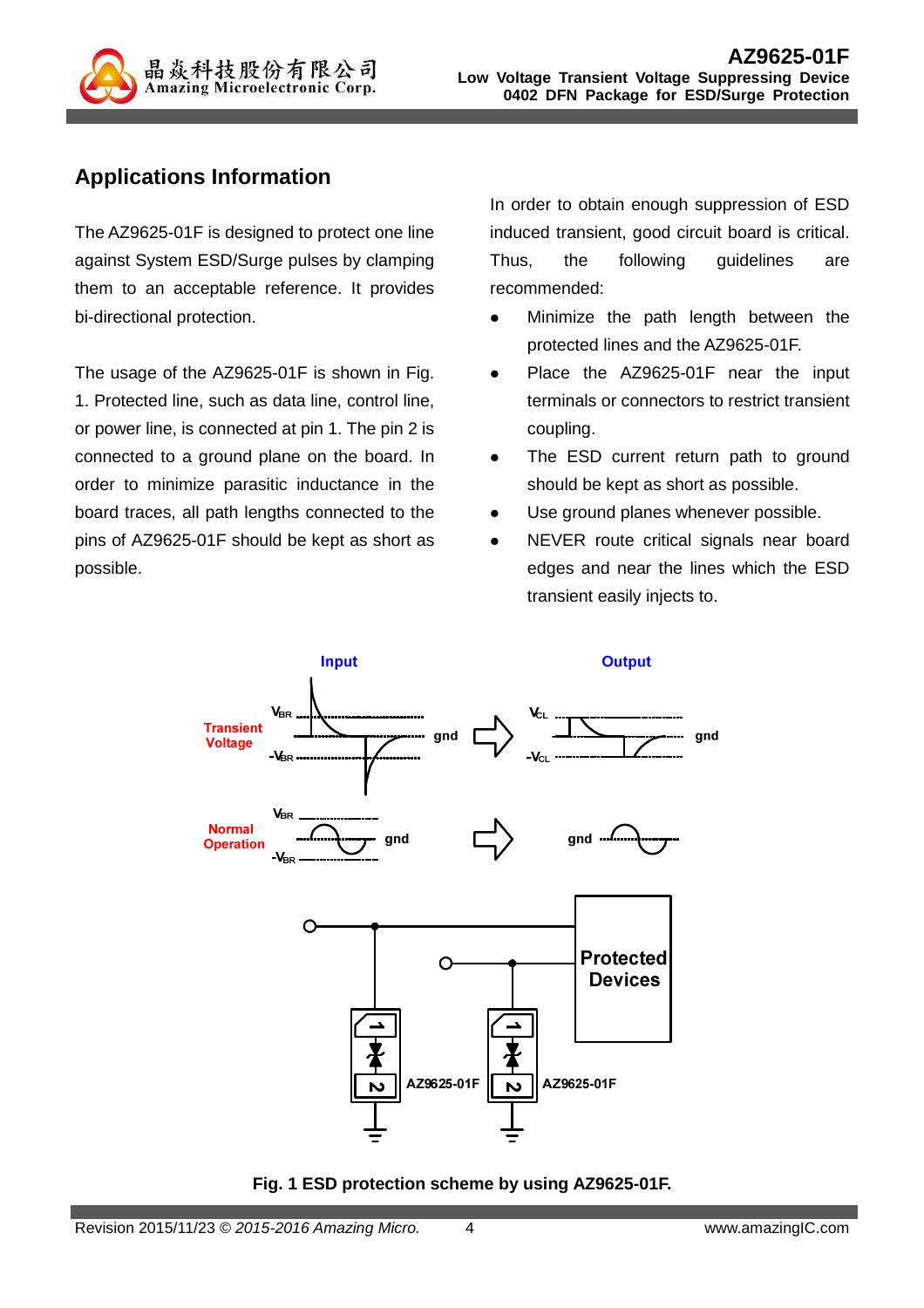

#### **Mechanical Details**





|               |          | <b>Millimeters</b> | <b>Inches</b> |       |
|---------------|----------|--------------------|---------------|-------|
| <b>Symbol</b> | min      | max                | min           | max   |
| A             | 0.95     | 1.05               | 0.037         | 0.041 |
| в             | 0.55     | 0.65               | 0.022         | 0.026 |
| C             | 0.45     | 0.60               | 0.018         | 0.024 |
| D             | 0.45 BSC |                    | 0.018 BSC     |       |
| Е             | 0.20     | 0.30               | 0.008         | 0.012 |
| F             | 0.45     | 0.55               | 0.018         | 0.022 |



#### **(Unit: mm)**

This LAND LAYOUT is for reference purposes only. Please consult your manufacturing partners to ensure your company's PCB design guidelines are met.

# **MARKING CODE**



**Top View**

| <b>Part Number</b>         | <b>Marking Code</b> |
|----------------------------|---------------------|
| AZ9625-01F<br>(Green Part) |                     |

Note : Green means Pb-free, RoHS, and Halogen free compliant.